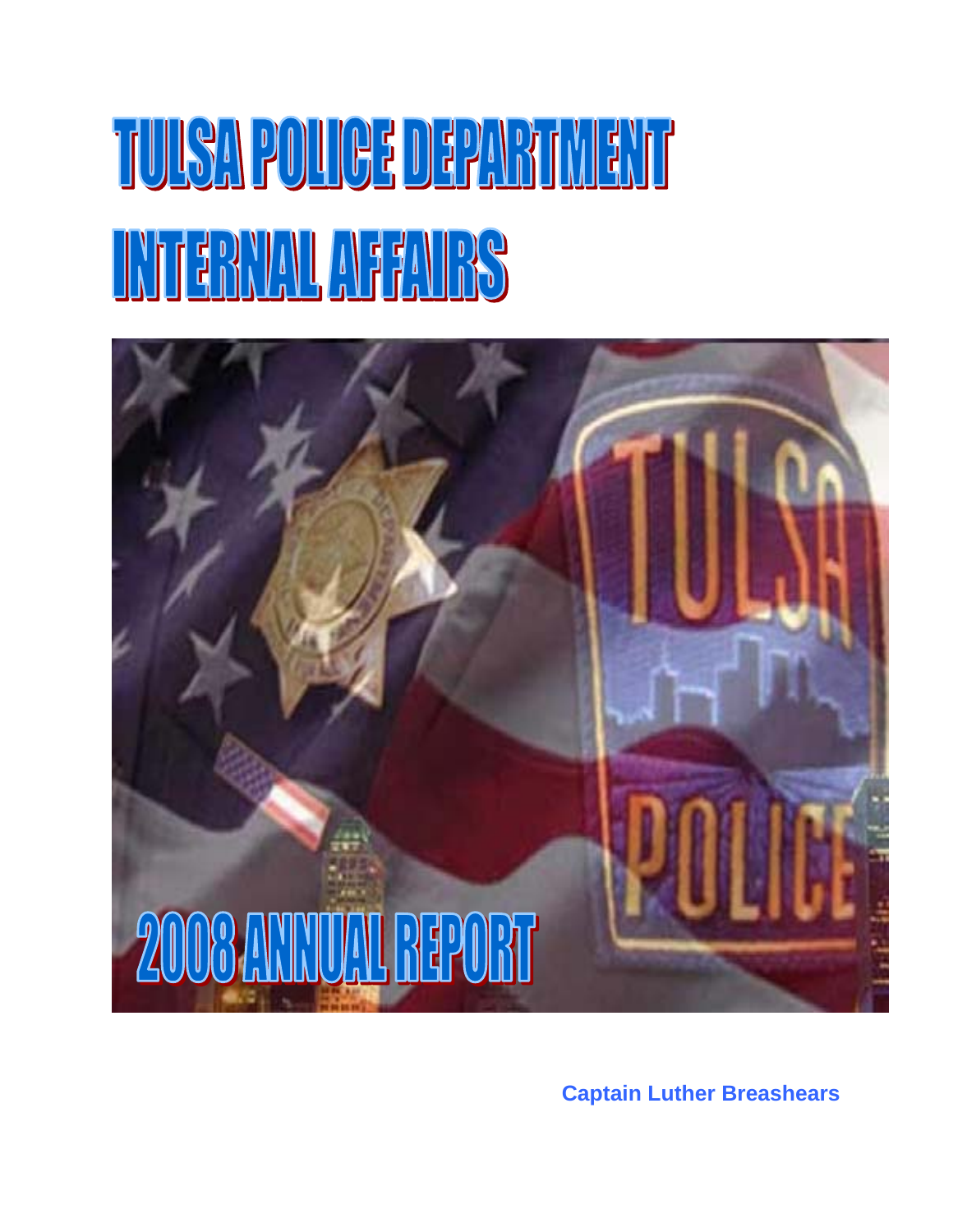

## *INTEROFFICE CORRESPONDENCE*

- **TO:** Ron Palmer, Chief of Police
- **FROM:** Capt. Luther Breashears, Internal Affairs Unit Commander
- **DATE:** March 19, 2009
- **SUBJECT:** Internal Affairs Annual Report for 2008

During 2008, Internal Affairs logged 250 total cases, investigating 409 issues. This is an increase of 14 cases from 2007. Frequently, complaints involve multiple officers, employees, allegations and dispositions.

In 2008, there were 404,942 calls through dispatch. TPD had 82,356 contacts with the public, via arrests, citations, traffic warnings, collisions, and reports. There were 225 officers and 12 civilians investigated. The civilian issues were all administrative, dealing with misuse of or unauthorized leave, misconduct, incompetence, and/or disrespect. According to these amounts, we received a citizen complaint in approximately 1 out of every 1,361 contacts we made.

Of the 250 complaints investigated:

- ♦ 74 (29%) were administratively initiated
- ♦ 164 (66%) investigations were initiated by citizens
- ♦ 3 (1%) were initiated by community partnerships
- ♦ 7 (3%) were initiated by the Mayor's Action Center
- ♦ 2 (1%) complaints were initiated by the Oklahoma Human Rights Commission alleging discrimination and sent to the district attorney's office to be reviewed for criminal charges. There were no criminal charges from these.
- ¾ IA investigated 116 cases; Divisions investigated 106 cases.
- $\triangleright$  The remaining 28 cases were weapons discharges for animal control. All were found to be within policy and the majority of these involving pit bull dogs posing threats to people at separate locations.

Additionally, IA processed:

- 6,177 overtime requests for court appearance
- ❖ 60 run-in reports
- 9,888 subpoenas (*IA no longer handles distribution as of 10/27/08.)*
- **❖** 94 supervisor contact reports
- $\div$  71 tort claims
- 303 use of force reports

This information provided by RIMS database, IA statistics, and compiled by Cheryl Stice, IA Coordinator.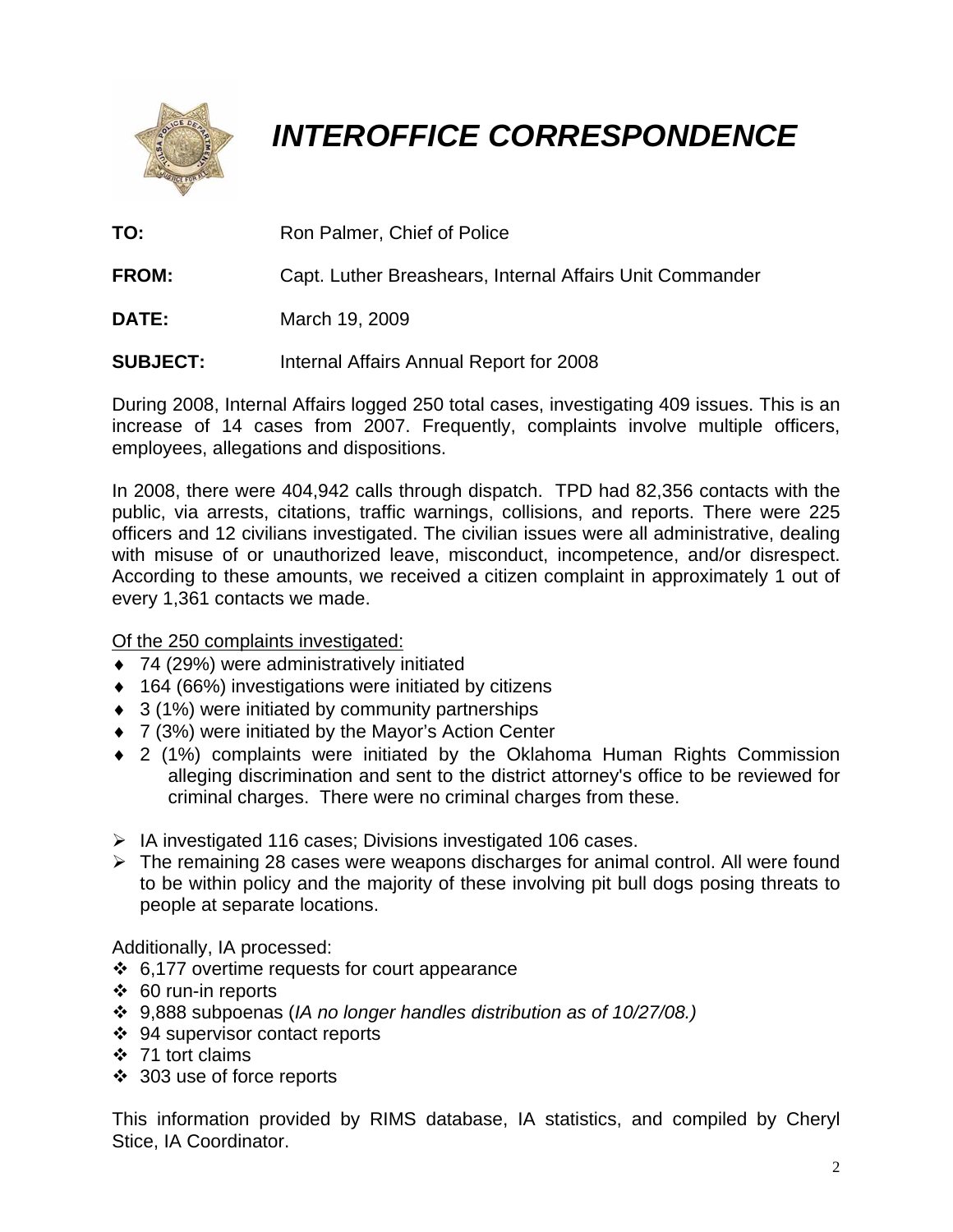Four findings for investigations were determined by the City Council in 1973 (UN, EX, NS, and SU) and this has not been updated since that time. Since then, IA has added a few more to appropriately address the dispositions.

| UN        | <b>Unfounded</b>     | Allegation is false or not factual                                       |
|-----------|----------------------|--------------------------------------------------------------------------|
| EX        | Exonerated           | Incident complained of occurred but was lawful and proper                |
| <b>NS</b> | <b>Not Sustained</b> | Insufficient evidence to prove or disprove the allegation                |
| <b>SU</b> | Sustained            | Allegation is supported by sufficient evidence                           |
| СL        | Closed               | Information not available to proceed with investigation                  |
| <b>RS</b> | Resolved             | Supervisor mediated discussion between citizen and officer,<br>withdrawn |
| NI        | <b>Not</b>           | Officer named originally, investigation proved error                     |
| Pend.     | Pending              | Case remains under investigation at end of year                          |
|           | investigated         |                                                                          |

#### **CASE TYPE AND DISPOSITION**

|                               | <b>UN</b> | EX | <b>NS</b> | <b>SU</b> | <b>CL</b> | <b>RS</b> | <b>NI</b> | Pend. | <b>TOTALS</b> |
|-------------------------------|-----------|----|-----------|-----------|-----------|-----------|-----------|-------|---------------|
| Deadly Force                  |           |    |           |           |           |           |           |       | 10            |
| <b>Discrimination</b>         | 3         |    |           |           |           | 2         |           | 3     | 9             |
| <b>Excessive Force</b>        | 25        | 14 | 15        | 8         | 12        |           | າ         | 12    | 89            |
| Harassment                    | 2         | າ  | っ         |           | 6         |           |           | 4     | 24            |
| Inaction                      | 3         | 5  |           |           | 0         | 15        | 3         |       | 28            |
| <b>Poor Public Relations</b>  |           | 9  | 12        |           |           | 29        | 3         |       | 63            |
| <b>Violation of Procedure</b> | 39        | 15 | 16        | 35        | 20        | 10        |           | 18    | 157           |
| Weapon Discharge              |           | 29 |           |           | 0         |           |           | ი     | 29            |
| <b>Totals</b>                 | 79        | 81 | 45        | 46        | 40        | 61        | 16        | 41    | 409           |

#### **DISCIPLINARY ACTIONS = SUSTAINED**

| Demotion                        |    | <b>Sustained dispositions by race:</b> |                  |             |            |  |  |  |
|---------------------------------|----|----------------------------------------|------------------|-------------|------------|--|--|--|
| Department Letters of Reprimand | 5  |                                        | <b>Employees</b> | Complainant | Internally |  |  |  |
| Division Letters of Reprimand   |    |                                        |                  | Initiated   | initiated  |  |  |  |
| Loss of AV Days                 |    | Asian                                  | $\overline{2}$   |             |            |  |  |  |
| Loss of AV Days/Loss of Vehicle |    | <b>Black</b>                           | 8                | 5           |            |  |  |  |
| Loss of Vehicle                 |    | Hispanic                               |                  |             |            |  |  |  |
| Suspension                      | 6  | Indian                                 | 2                |             |            |  |  |  |
| Termination                     | 3  | White                                  | 33               |             |            |  |  |  |
| <b>Verbal Counseling</b>        |    | Undetermined                           | 0                | 5           |            |  |  |  |
| <b>TOTALS</b>                   | 46 | <b>Totals</b>                          | 46               | 17          | 29         |  |  |  |
|                                 |    |                                        |                  |             |            |  |  |  |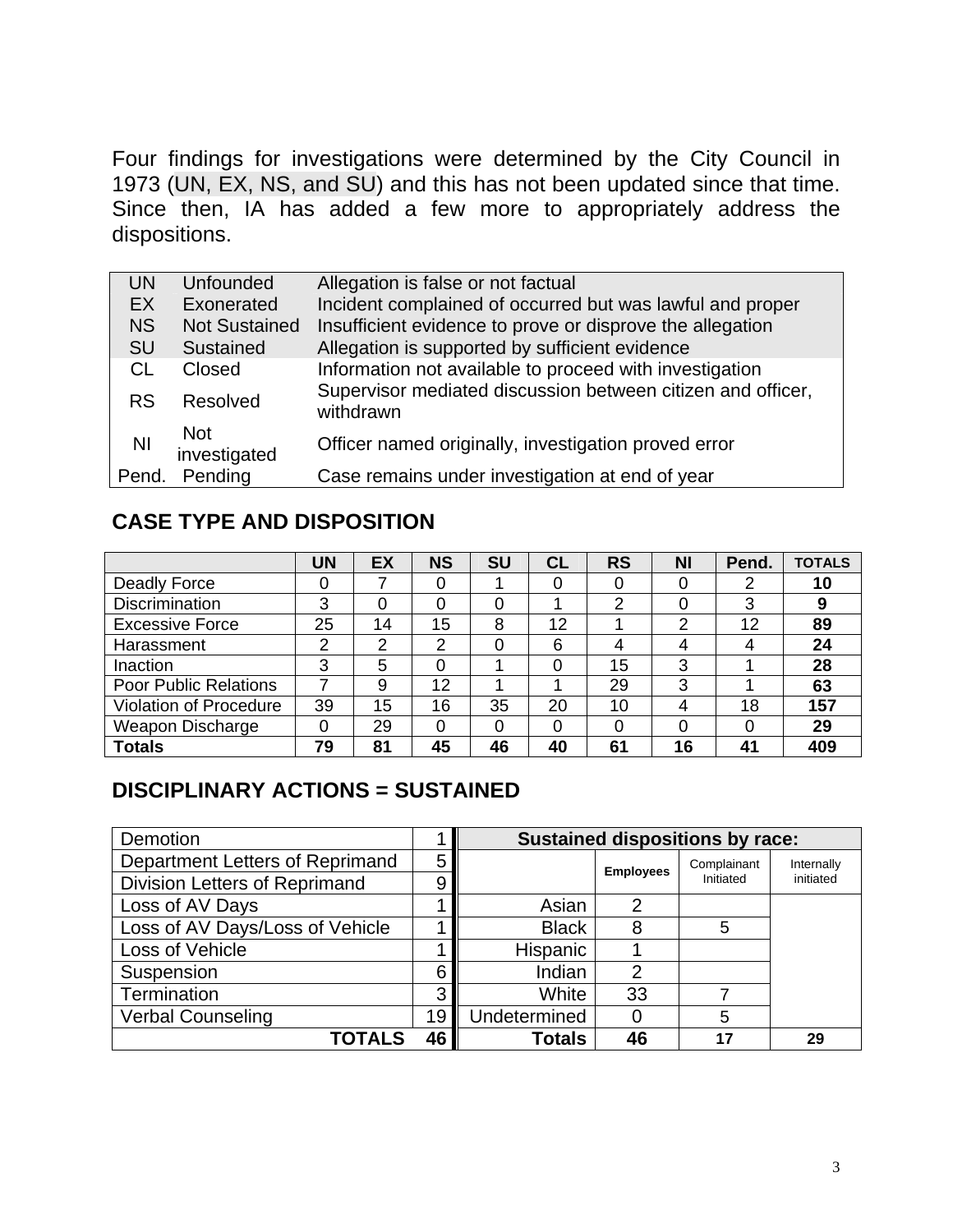### **YEARLY CASE TOTAL COMPARISON**

| <b>Employee Count</b> |     | <b>Male</b> | <b>Female</b> |  |
|-----------------------|-----|-------------|---------------|--|
| Asian                 | 12  | 10          |               |  |
| <b>Black</b>          | 114 | 73          | 41            |  |
| Hispanic              | 15  | 14          |               |  |
| Indian                | 84  | 68          | 16            |  |
| White                 | 705 | 555         | 150           |  |
| <b>Totals</b>         | 930 | 720         | 210           |  |

|              | Investi-<br>gated | Although the numbers state<br>"409" officers were                         | <b>Male</b> | <b>Female</b>  |
|--------------|-------------------|---------------------------------------------------------------------------|-------------|----------------|
| Asian        | 10                | investigated, some of these                                               |             |                |
| <b>Black</b> | 40                | were duplicates, or officers                                              | 18          | 6              |
| Hispanic     | 7                 | being investigated more than                                              | 3           |                |
| Indian       | 34                | one time, on different                                                    | 18          | $\overline{2}$ |
| White        | 316               | complaints and/or issues.                                                 | 163         | 20             |
|              | 409               | The actual number of police<br>employees who were<br>investigated is 235. | 206         | 29             |

| Age           | <b>Total</b><br><b>Employees</b> | Investigated |
|---------------|----------------------------------|--------------|
| $22 - 25$     | 27                               |              |
| 26-30         | 96                               | 83           |
| $31 - 35$     | 154                              | 86           |
| 36-40         | 165                              | 110          |
| $41 - 45$     | 155                              | 41           |
| 46-50         | 173                              | 51           |
| $51+$         | 160                              | 32           |
| <b>Totals</b> | 930                              | 409          |

| <b>Years of Service</b> | <b>Total</b><br><b>Employees</b> | Investigated |  |  |
|-------------------------|----------------------------------|--------------|--|--|
| $1 - 5$                 | 231                              | 180          |  |  |
| $6 - 10$                | 110                              | 54           |  |  |
| $11 - 15$               | 189                              | 67           |  |  |
| 16-20                   | 147                              | 55           |  |  |
| $21 - 25$               | 121                              | 39           |  |  |
| $26+$                   | 132                              | 12           |  |  |
|                         | Undetermined                     | 2            |  |  |
|                         | 930                              | 409          |  |  |